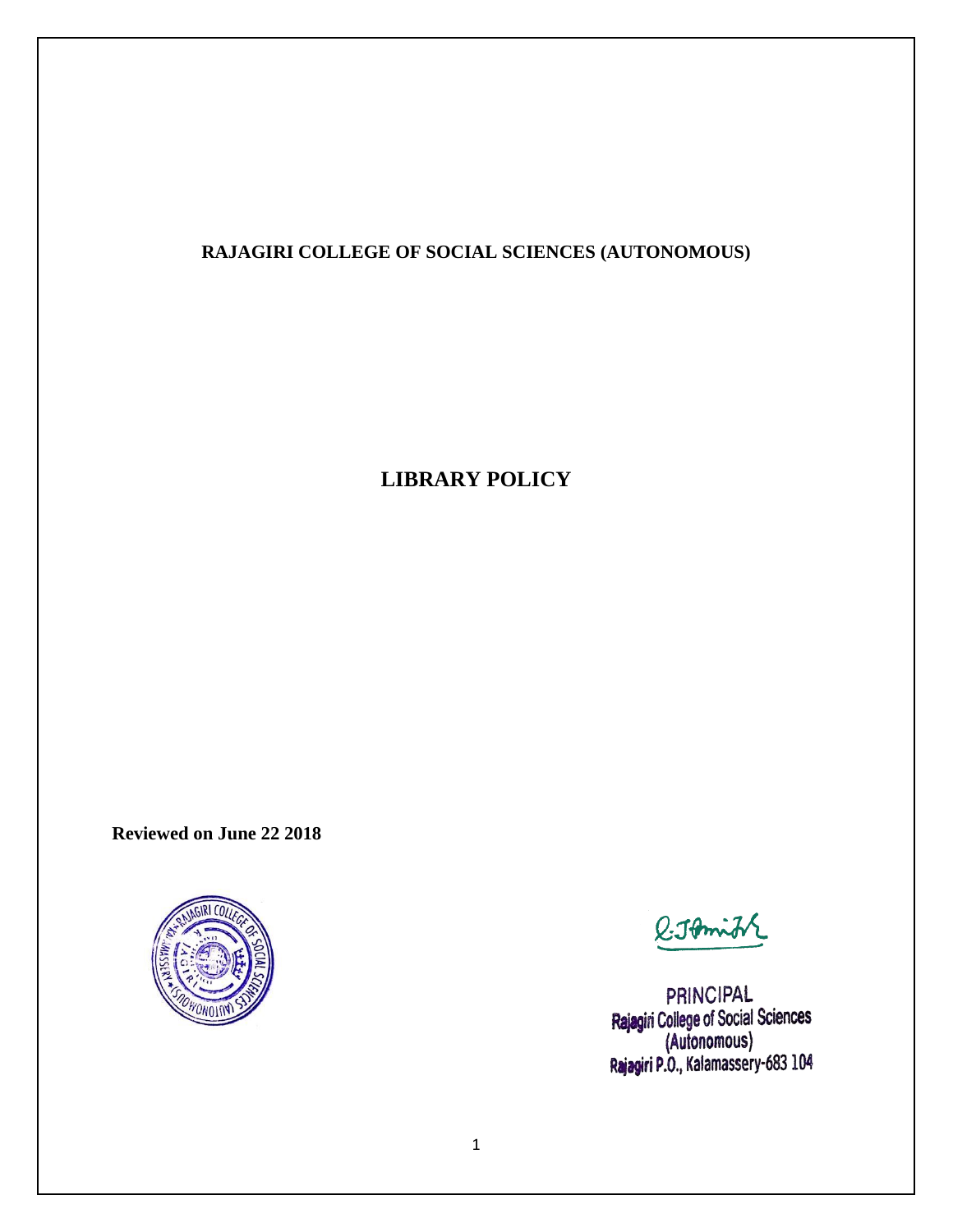

# **RAJAGIRI COLLEGE OF SOCIAL SCIENCES (AUTONOMOUS)**

# **LIBRARY POLICIES**

#### **1. Library Advisory /Management Committee**

The function of the Library Advisory Committee (LAC) is to support the library functioning so as to facilitate its development plans and be a bridge between the Library, the academic fraternity and the college management. The purpose of the LAC is to act as a channel of communication between the College Library and its users. The LAC meets quarterly to review reports presented by the Librarian on operational issues concerning the Fr. Moses Library. The LAC consists of Dean (Library and Information Sciences), Dean (Research), Heads of Departments (Social Work, Computer Science, Psychology and Commerce, Library Warden, Librarian (Convenor), Library Representative,) Student Representative of College Union and a Representative of Research Scholars.

### **2. Book Purchase**

Library book purchase is a continuous process, on the basis of recommendations from faculty on priority basis. After verification by librarian the recommended list of books are presented to the purchase committee for approval. Librarian place order for books according to budget provisions and as per DCE Handbook guidelines (2014). The Library staff usually recommends general reference books and those materials not covered by departmental subject categories. Besides catalogues, requirements of text books by students are also considered for purchase. Library also conducts book exhibitions periodically to give an opportunity to the users to browse and select books directly. Newly purchased books are processed within 20 days and displayed before circulation.

### **3. Stock Verification**

The library conducts physical stock verification to maintain accurate record, which helps to prevent loss of books and also update the catalogues. Both RCSS and RSOM Libraries conduct stock verification on regular intervals, following guidelines of General Financial Rule (GFR 2017) for submitting the stock verification report.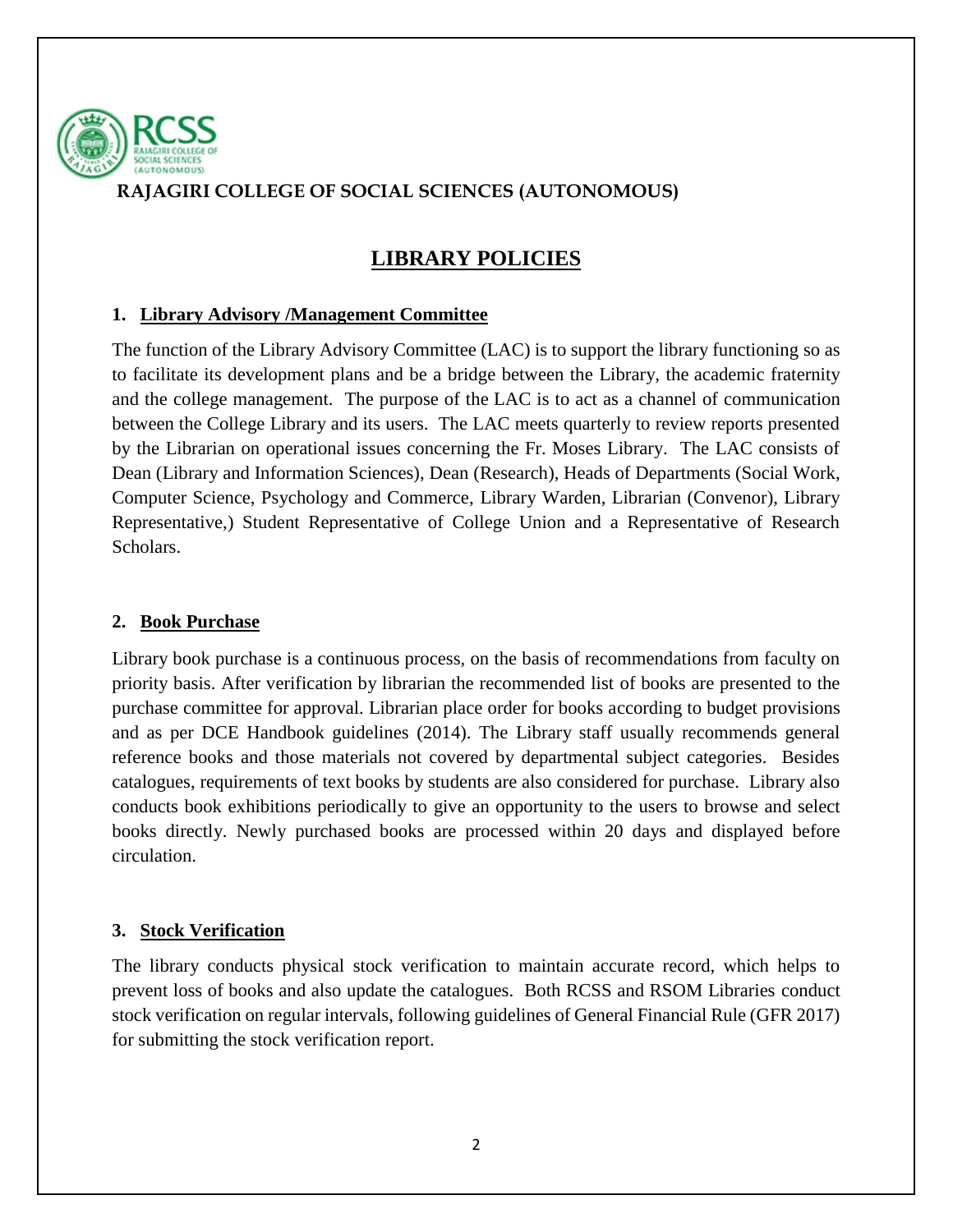## **4. Lending**

| <b>Membership</b>                                                                                                                                                  | <b>No. of Books</b> | <b>Duration</b>    | <b>Overdue Charges</b>                    |
|--------------------------------------------------------------------------------------------------------------------------------------------------------------------|---------------------|--------------------|-------------------------------------------|
| <b>UG</b><br>PG                                                                                                                                                    | 3<br>3              | 14 Days<br>14 Days | A fine of Rs.1/per<br>day for the next 14 |
| <b>Research Scholars</b>                                                                                                                                           | 5                   | 14 Days            | days and the fine will<br>be doubled      |
| Faculty                                                                                                                                                            | 10                  | 1 Month            |                                           |
| Continuous default in returning books will leave to cancellation of library<br>membership. One time renewal facility is given, if there is no reservation for that |                     |                    |                                           |

**particular book.** 

#### **5. Collection Development**

The Collection Development Policy of Fr. Moses Library governs the acquisition, disposition, placement, and access to materials that support the research and teaching needs of faculty and students, in accordance with the Mission of the Rajagiri College of Social Sciences and the Library. These policies guide the Fr. Moses Library in the selection of resources and provide a systematic basis for evaluating collections and access. Periodically library collection is evaluated by Librarians and Deans of departments. Publishers and Vendors provide electronic lists of titles available for sale, and printed catalogues to assist collection development.

The Libraries' general book collection support the core studies and interdisciplinary work of the RCSS community. In addition Library gives importance to develop *electronic resource collection* to serve the users by providing access to excellent scholarly material. The subscribed E resources including online journals, databases are made available to registered users. The resources are made available in the Personal computers in the library's information navigation centre through the IP enabled campus network in all campuses and or by remote access from the personal laptops through Wi-Fi .The necessary infrastructure is provided by the management as and when required.

#### 6. **Loss of Documents**

- a) For loss of document(s) by a member, he/she must:
- i) Report the loss to the Librarian immediately
- ii) Replace the latest library edition (hard bound) copy of the same document(s), if available, or